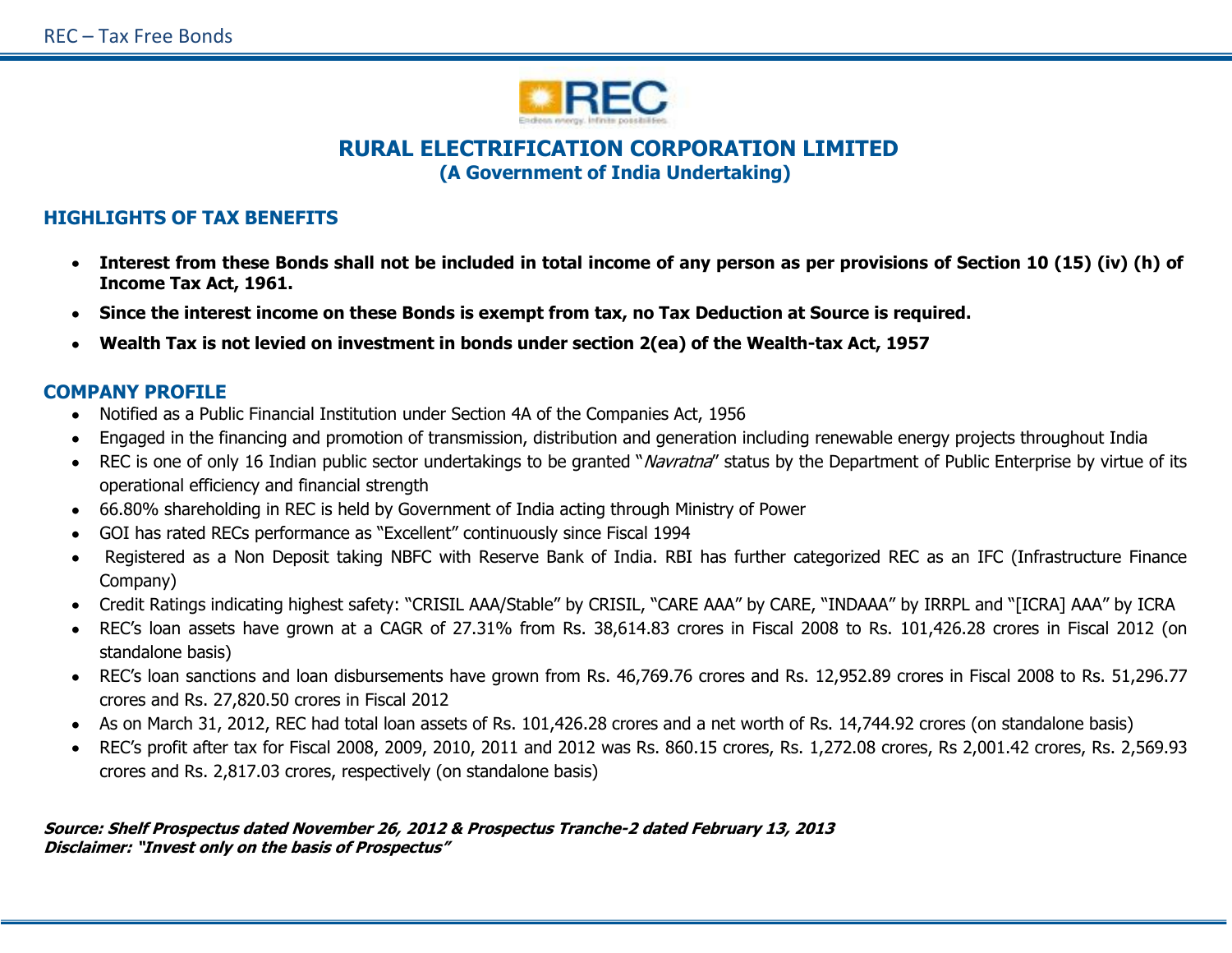# **SALIENT FEATURES OF THE PROPOSED TAX FREE BONDS**

- The CBDT, MOF, GoI, by virtue of powers conferred upon it under item (h) of sub clause (iv) of clause (15) of Section 10 of the Income Tax Act, 1961, has issued notification authorising REC to issue Bonds for an amount aggregating to Rs. 5,000 crores in one or more Tranches during the financial year 2012-13. Out of the allocated limit of Rs. 5,000 crores, REC has raised Tax Free Bonds aggregating to Rs. 500 crores on private placement basis on November 21, 2012. Consequently, the Shelf Limit was reduced to Rs 4,500 crores. Further the Company has raised Rs 2,017.3471 crores through public issue in terms of Prospectus Tranche  $-1$ .
- Tax benefits u/s 10 (15) (iv) (h) of the Income Tax Act, 1961 interest on these Bonds shall not form part of total income.
- Credit Ratings of "CRISIL AAA/Stable" by CRISIL, "CARE AAA" by CARE , "[ICRA] AAA" by ICRA & "IND AAA" by IRRPL indicating **Highest Degree of Safety** in terms of timely servicing of financial obligations.
- Bonds to be allotted in dematerialized form as well as in physical form, at the option of the applicants but tradable in dematerialized form.  $\bullet$
- Allotment would be on first come first serve basis based on the date of upload of the application on the electronic system of the stock exchanges.
- Bonds are proposed to be listed on the BSE and NSE.  $\bullet$

## **Strengths**

**Strong financial position and profitable business model**

As on March 31, 2012, REC had a net worth of Rs. 14,744.92 Crores and annualized return on average net worth for March 31, 2012 was 20.46% (on standalone basis). Further with company's ability to raise funds at competitive costs (8.05% p.a. during fiscal 2012), the Net Interest Margins increased from 3.69% in fiscal 2008 to 4.32% in fiscal 2012. The company has operated its financing business profitably for fifteen consecutive years.

### **Uniquely positioned to access and appraise borrowers in the Indian power sector**

REC has been involved in Indian power sector finance since 1969 and was the first financial institution to exclusively focus on financing the Indian power sector. With a network of 18 project offices and 2 sub offices spread across India, REC's project offices play a critical role in the development of relationship with its clients, operation and promotion of its business and loan appraisal, loan sanctioning and post sanction monitoring processes.

### **Key strategic position in the GoI's plans for growth of the power sector**

REC is one of the limited numbers of government-owned companies that focus exclusively on financing the development of the power sector in India. The company has consistently benefited from the GoI's power infrastructure plans since 1969 and the GoI has ensured REC's mandate has evolved in accordance with the development priorities.

### **Experienced management team with sector expertise**

The company is managed by experienced and highly qualified professionals. REC's key managerial personnel have an established track record in managing public financial institutions in India and bear a considerable knowledge of the power sector in India with most of its key managerial personnel having over 30 years of relevant experience in India and have been employed with prominent companies in the power sector.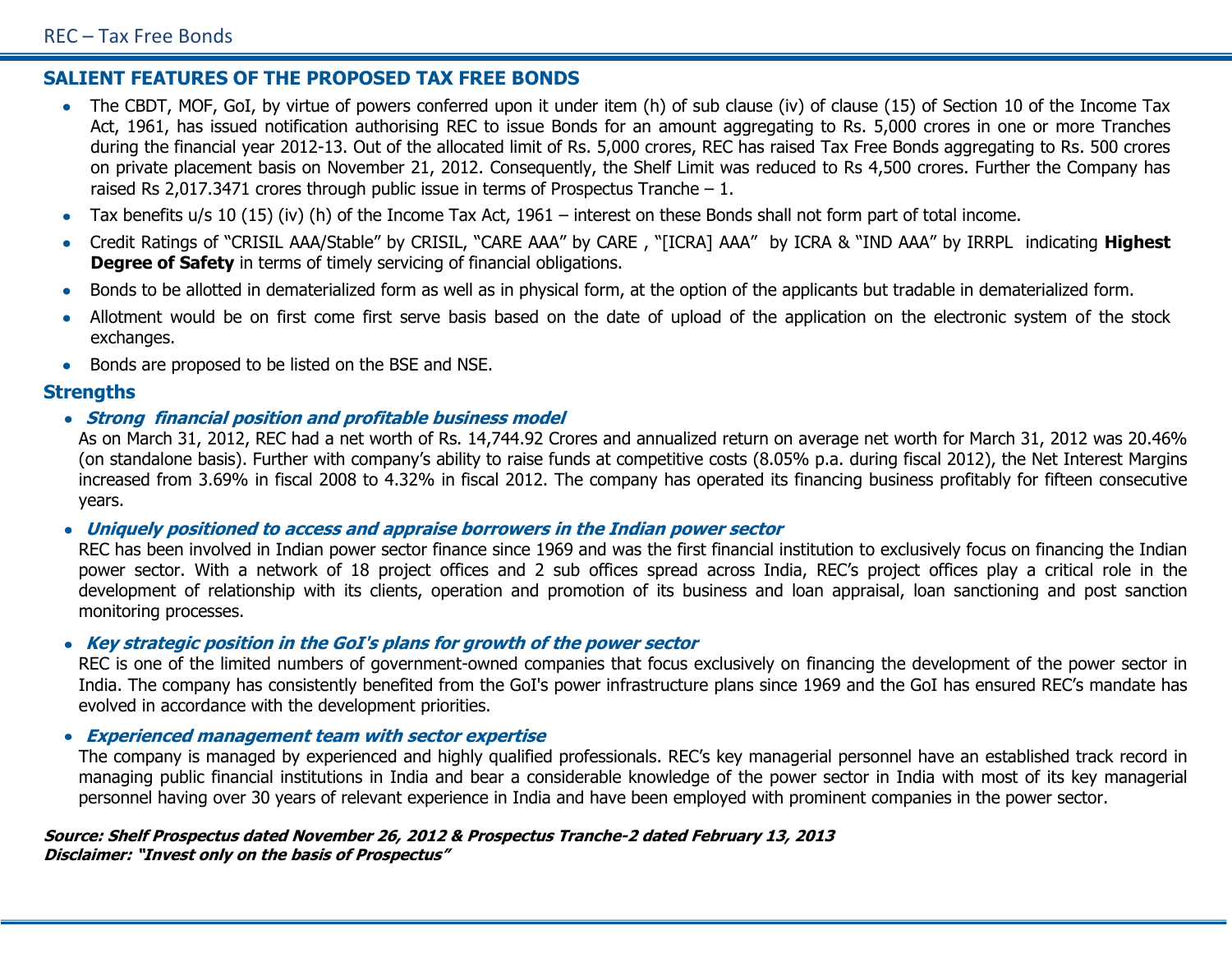## REC – Tax Free Bonds

| <b>Issue Structure</b>                                      |                                                                                                                                                                                                                                                                                                                                                                                                                                                                                                                                                                                                                                                                                                                                                                                                                                               |
|-------------------------------------------------------------|-----------------------------------------------------------------------------------------------------------------------------------------------------------------------------------------------------------------------------------------------------------------------------------------------------------------------------------------------------------------------------------------------------------------------------------------------------------------------------------------------------------------------------------------------------------------------------------------------------------------------------------------------------------------------------------------------------------------------------------------------------------------------------------------------------------------------------------------------|
| <b>Issuer</b>                                               | <b>Rural Electrification Corporation Limited</b>                                                                                                                                                                                                                                                                                                                                                                                                                                                                                                                                                                                                                                                                                                                                                                                              |
| <b>Issue of Bonds</b>                                       | Tax Free Secured Redeemable Non Convertible Bonds of Face Value of Rs. 1,000 each in the nature of debentures having tax benefits under<br>Section 10 (15)(iv)(h) of the Income Tax Act, 1961, as amended ("Bonds") for an amount aggregating upto the Shelf Limit* (Rs. 4,500 crores)<br>by way of issuance of Bonds in one or more tranches in the Fiscal 2013 (each a "Tranche Issue", and together all Tranche Issues upto the Shelf<br>Limit, "Issue").                                                                                                                                                                                                                                                                                                                                                                                  |
| <b>Mode of Issue</b>                                        | <b>Public Issue</b>                                                                                                                                                                                                                                                                                                                                                                                                                                                                                                                                                                                                                                                                                                                                                                                                                           |
| <b>Issue Size</b>                                           | Public Issue by Rural Electrification Corporation Limited ("REC" or "Issuer" or the "Company") of Tax Free Secured Redeemable Non Convertible Bonds of<br>Face Value of Rs. 1,000 each in the nature of debentures having tax benefits under Section 10(15)(iv)(h) of the Income Tax Act, 1961, as amended<br>("Bonds") for an amount aggregating upto the Shelf Limit* (Rs. 4,500 crores) by way of issuance of Bonds in one or more tranches in the Fiscal 2013 (each a<br>"Tranche Issue", and together all Tranche Issues upto the Shelf Limit, "Issue"). This Tranche Issue by the Issuer is of Bonds aggregating to Rs 100 crores with<br>an option to retain oversubscription for an amount upto the Residual Shelf Limit Rs.2,482.65 crores ("Tranche-2 Issue").                                                                      |
| <b>Tranche Issue Opening Date</b>                           | February 25, 2013                                                                                                                                                                                                                                                                                                                                                                                                                                                                                                                                                                                                                                                                                                                                                                                                                             |
| <b>Tranche Issue Closing Date</b>                           | March 15, 2013. * The subscription list for the Issue shall remain open for subscription, from 10:00 A.M. to 5:00 P.M during the period indicated above, with an<br>option for early closure (subject to the Issue being open for a minimum of 3 days and Category IV portion being fully subscribed) or extension by such period,<br>upto a period of 30 days from the date of opening of the Issue, as may be decided by the Board of Directors or the Bond Committee. In the event of such early<br>closure or extension of the subscription list of the Issue, our Company shall ensure that public notice of such early closure or extension is published on or before<br>the day of such early date of closure or the Issue Closing Date, as the case may be, through advertisement/s in at least one leading national daily newspaper. |
| <b>Listing</b>                                              | BSE and NSE. NSE shall be the Designated Stock Exchange for the Issue                                                                                                                                                                                                                                                                                                                                                                                                                                                                                                                                                                                                                                                                                                                                                                         |
| <b>Credit Ratings</b>                                       | "CRISIL AAA/Stable" by CRISIL "CARE AAA" by CARE "IND AAA" by IRRPL and "[ICRA] AAA" by ICRA                                                                                                                                                                                                                                                                                                                                                                                                                                                                                                                                                                                                                                                                                                                                                  |
| <b>Interest payment date</b>                                | December 01, of every year.                                                                                                                                                                                                                                                                                                                                                                                                                                                                                                                                                                                                                                                                                                                                                                                                                   |
| <b>Lead Managers to the Issue</b>                           | A.K. Capital Services Limited, ICICI Securities Limited, Kotak Mahindra Capital Company Limited, SBI Capital Markets Limited & Axis Capital                                                                                                                                                                                                                                                                                                                                                                                                                                                                                                                                                                                                                                                                                                   |
| <b>Interest on Application Money</b><br>receiving allotment | @ 6.88% p.a. and 7.04% p.a. on Tranche-2 Series 1 and Tranche-2 Series 2 respectively for allottees under Category I, Category II and<br>Category III Portion, and @ 7.38% p.a and 7.54% p.a. on Tranche-2 Series 1 and Tranche-2 Series 2 respectively for allottees under Category<br><b>IV Portion</b>                                                                                                                                                                                                                                                                                                                                                                                                                                                                                                                                     |
| <b>Interest on application money</b><br>receiving refunds   | <b>@ 5.00 % p.a.</b> for all Category Portions (subject to deduction of tax at source, as applicable)                                                                                                                                                                                                                                                                                                                                                                                                                                                                                                                                                                                                                                                                                                                                         |
| <b>Issue Price</b>                                          | Rs. 1,000 per Bond.                                                                                                                                                                                                                                                                                                                                                                                                                                                                                                                                                                                                                                                                                                                                                                                                                           |
| <b>Put/Call Option</b>                                      | There is no put/call option for the Bonds.                                                                                                                                                                                                                                                                                                                                                                                                                                                                                                                                                                                                                                                                                                                                                                                                    |
| <b>Minimum Application Size</b>                             | 5 Bonds (Rs. 5,000) and in multiples of 1 Bond (Rs. 1,000) thereof                                                                                                                                                                                                                                                                                                                                                                                                                                                                                                                                                                                                                                                                                                                                                                            |
| <b>Deemed Date of Allotment</b>                             | The date on which the Board of Directors or Bond Committee of REC approves the Allotment of the Bonds or such date as may be determined<br>by the Board of Directors or Bond Committee and notified to the stock exchanges. All benefits relating to the Bonds including interest on Bonds<br>shall be available to the Bondholders from the Deemed Date of Allotment. The actual allotment of Bonds may take place on a date other than<br>the Deemed Date of Allotment.                                                                                                                                                                                                                                                                                                                                                                     |
| <b>Mode of Allotment</b>                                    | In dematerialised form as well as in physical form, at the option of applicants                                                                                                                                                                                                                                                                                                                                                                                                                                                                                                                                                                                                                                                                                                                                                               |
| <b>Depositories</b>                                         | NSDL and CDSL                                                                                                                                                                                                                                                                                                                                                                                                                                                                                                                                                                                                                                                                                                                                                                                                                                 |
| <b>Trustee</b>                                              | SBI Cap Trustee Company Ltd.                                                                                                                                                                                                                                                                                                                                                                                                                                                                                                                                                                                                                                                                                                                                                                                                                  |

**\* Companies may refer to Section 372A of the Companies Act, 1956 before investing in the Issue.**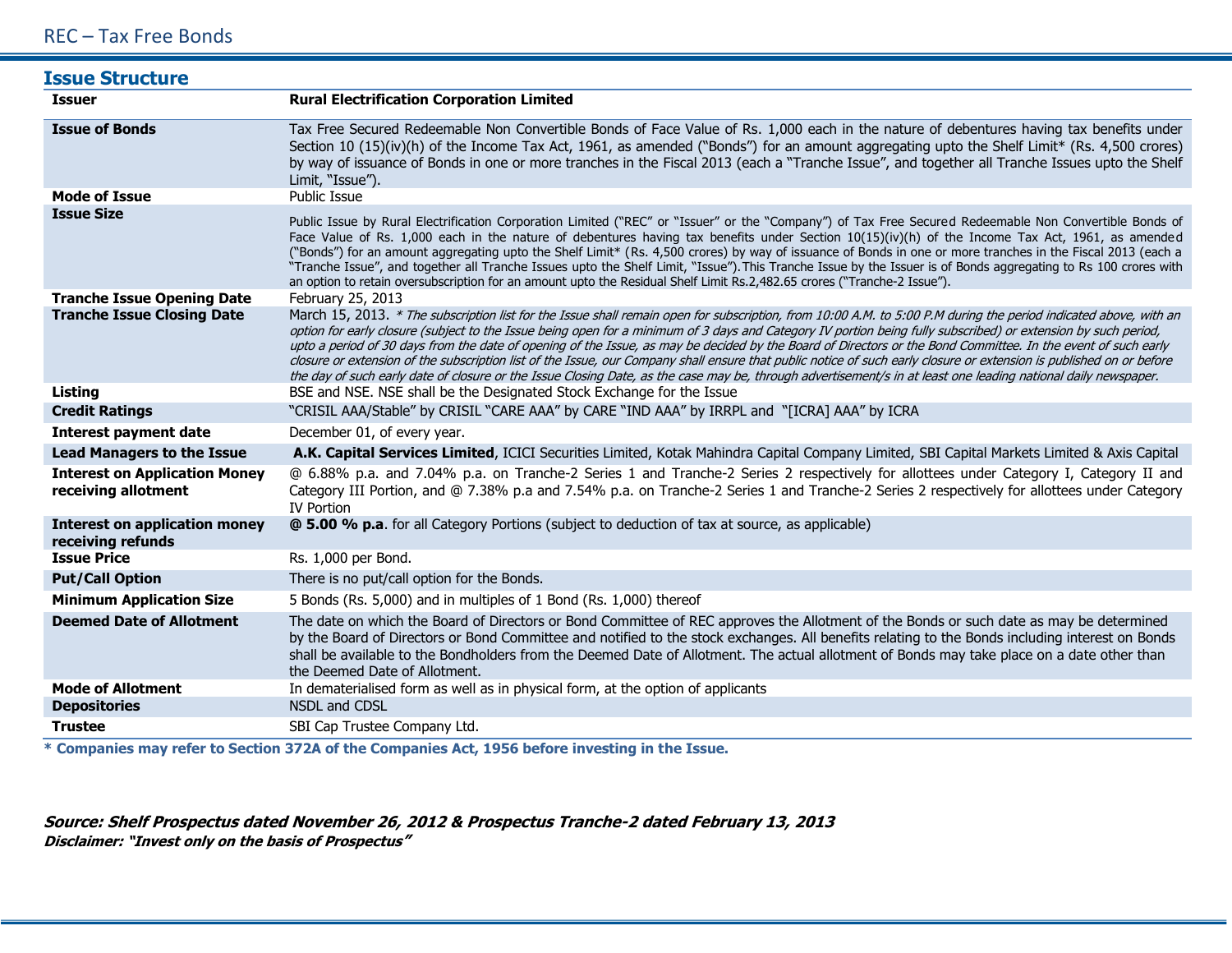## **Bond Particulars**

|                                                                         | Series of Bonds*                                                                                    |                                                                                                     |  |  |
|-------------------------------------------------------------------------|-----------------------------------------------------------------------------------------------------|-----------------------------------------------------------------------------------------------------|--|--|
| <b>Options</b>                                                          | <b>Tranche 2 Series 1</b>                                                                           | <b>Tranche 2 Series 2</b>                                                                           |  |  |
| <b>Tenor</b>                                                            | 10 Years                                                                                            | 15 Years                                                                                            |  |  |
| <b>Frequency of interest</b><br>payment                                 | Annual                                                                                              | Annual                                                                                              |  |  |
| <b>Minimum application</b><br>size                                      | 5 Bonds (Rs. 5000) across both the Series                                                           |                                                                                                     |  |  |
| In multiples of                                                         | 1 Bond (Rs 1,000)                                                                                   | 1 Bond (Rs 1,000)                                                                                   |  |  |
| <b>Face Value</b><br><b>Issue Price</b>                                 | Rs. 1,000 per Bond<br>Rs. 1,000 per Bond                                                            | Rs. 1,000 per Bond<br>Rs. 1,000 per Bond                                                            |  |  |
| <b>Mode of payment</b>                                                  | Through various modes available**                                                                   | Through various modes available**                                                                   |  |  |
| Coupon rate (% p.a.)<br>for Category I, II, III                         | 6.88                                                                                                | 7.04                                                                                                |  |  |
| <b>Additional Coupon</b><br>Rate*** $(% p.a.)$<br><b>Category IV***</b> | 0.50                                                                                                | 0.50                                                                                                |  |  |
| <b>Aggregate Coupon Rate</b><br>(% p.a.) for Category<br>$IV***$        | 7.38                                                                                                | 7.54                                                                                                |  |  |
| Effective yield(% p.a.)<br>for Category I, II<br>and III applicants     | 6.88                                                                                                | 7.04                                                                                                |  |  |
| Effective yield (% p.a.)<br>for Category<br>IV applicants***            | 7.38                                                                                                | 7.54                                                                                                |  |  |
| <b>Coupon Type</b>                                                      | Fixed coupon rate                                                                                   | Fixed coupon rate                                                                                   |  |  |
| <b>Redemption Date</b>                                                  | 10 years from the Deemed Date of<br>Allotment                                                       | 15 years from the Deemed Date of<br>Allotment                                                       |  |  |
| <b>Redemption Amount</b><br>(Rs./Bond)                                  | Repayment of the face value along with any interest<br>that may have accrued at the Redemption Date | Repayment of the face value along with any interest that<br>may have accrued at the Redemption Date |  |  |

**\*** The Company shall allocate and allot Tranche-2 Series 2 bearing longest maturity to all valid applications, wherein the Applicants have not indicated their choice of the relevant Bond Series.

\*\* For various modes of payment, see "**Terms of the Issue – Modes of Payment**" on page no. 93 of this Prospectus Tranche –2.

**\*\*\***In case the Bonds held by the original allottees under Category IV Portion are sold / transferred (except in case of transfer of Bonds to legal heir in the event of death of the original allottee), the coupon rate/effective yield shall stand revised to the coupon rate/effective yield applicable for allottees falling under Category I, Category II and Category III Portion.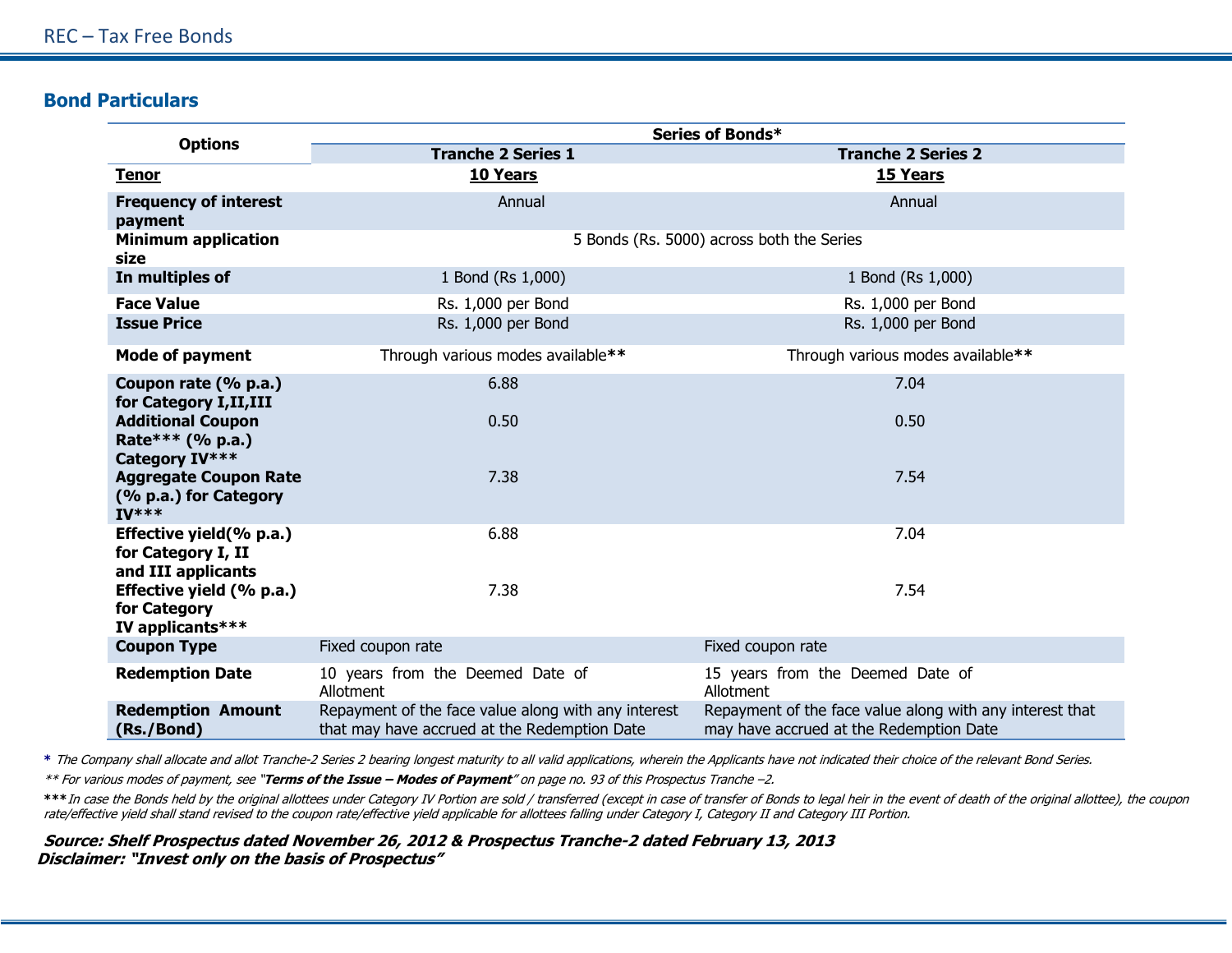## **Who can apply?**

| <b>Category I</b>                                                                                                                                                                                                                                                                                                                                                                                                                                                                                                                                                                                                                                                                                                                                                                                                                                                                                                                                                                                   | <b>Category II</b>                                                                                                              | <b>Category III</b>                                                                                                                                                                                                                                                                                                                             | <b>Category IV</b>                                                                                                                                                                                                                                                                                                                     |
|-----------------------------------------------------------------------------------------------------------------------------------------------------------------------------------------------------------------------------------------------------------------------------------------------------------------------------------------------------------------------------------------------------------------------------------------------------------------------------------------------------------------------------------------------------------------------------------------------------------------------------------------------------------------------------------------------------------------------------------------------------------------------------------------------------------------------------------------------------------------------------------------------------------------------------------------------------------------------------------------------------|---------------------------------------------------------------------------------------------------------------------------------|-------------------------------------------------------------------------------------------------------------------------------------------------------------------------------------------------------------------------------------------------------------------------------------------------------------------------------------------------|----------------------------------------------------------------------------------------------------------------------------------------------------------------------------------------------------------------------------------------------------------------------------------------------------------------------------------------|
| <b>Qualified Institutional Buyers</b><br>$("QIBs")^*$                                                                                                                                                                                                                                                                                                                                                                                                                                                                                                                                                                                                                                                                                                                                                                                                                                                                                                                                               | <b>Non Institutional Investors</b><br>$("NIIs")$ *                                                                              | <b>High Networth Individuals</b><br>("H N Is")                                                                                                                                                                                                                                                                                                  | <b>Retail Individual Investors ("RIIs")</b>                                                                                                                                                                                                                                                                                            |
| •Mutual Funds registered with SEBI;<br>• Alternative Investment Funds eligible to<br>invest under the SEBI (Alternative<br>Investment Funds) Regulations, 2012;<br>. Public Financial Institutions as defined in<br>section 4A of the Companies Act, 1956;<br>•Scheduled Commercial Banks;<br>•Multilateral and Bilateral Development<br><b>Financial Institutions:</b><br>•State Industrial Development Corporations;<br>•Insurance Companies registered with the<br>Insurance Regulatory and Development<br>Authority;<br>. Provident Funds with minimum corpus of Rs<br>25 crores;<br>. Pension Funds with minimum corpus of Rs<br>25 crores;<br>•National Investment Fund set up by<br>resolution no. F. No. 2/3/2005-DDII dated<br>November 23, 2005 of the Government of<br>India published in the Gazette of India;<br>•Insurance Funds set up and managed by<br>army, navy or air force of the Union of India;<br>•Insurance Funds set up and managed by<br>the Department of Posts, India. | • Companies and Bodies Corporate<br>registered under the applicable laws<br>in India, and authorised to invest in<br>the Bonds. | •Resident Indian individuals who<br>apply for Bonds aggregating to a<br>value more than Rs. 10 lacs, across all<br>Series of Bonds in this Tranche-2<br>Issue;<br>•Hindu Undivided Families through<br>the Karta who apply for Bonds<br>aggregating to a value more than Rs.<br>10 lacs, across all Series of Bonds in<br>this Tranche-2 Issue. | • Resident Indian individuals who apply for<br>Bonds aggregating upto and including Rs. 10<br>lacs, across all Series of Bonds in this Tranche-2<br>Issue;<br>.Hindu Undivided Families through the Karta<br>who apply for Bonds aggregating upto and<br>including Rs. 10 lacs, across all Series of Bonds<br>in this Tranche-2 Issue. |

 **\*Companies may refer to Section 372A of the Companies Act, 1956 before investing in the Issue**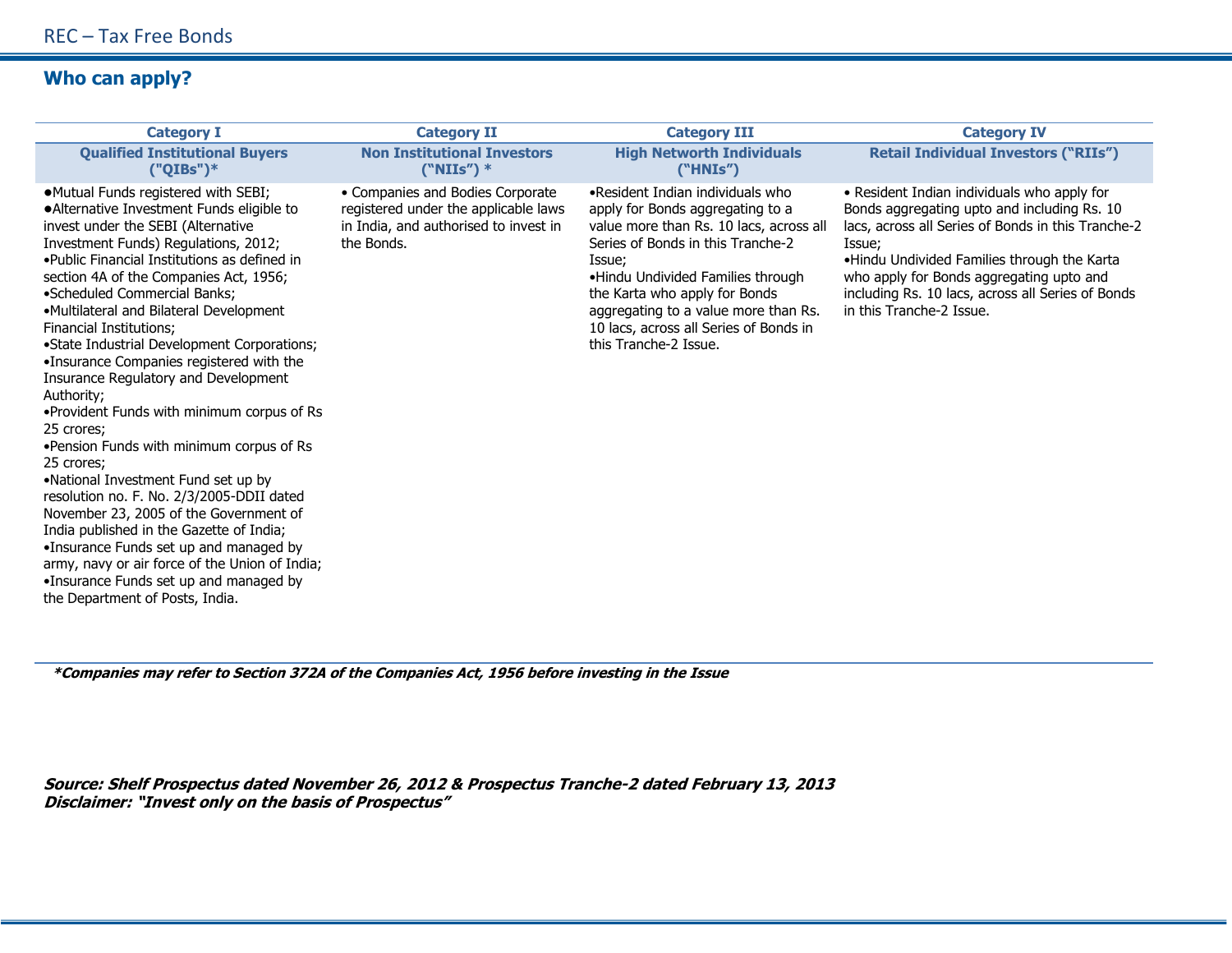### **Applications cannot be made by:**

- a) Minors without a guardian name;
- b) Foreign nationals;
- c) Non-Resident Indians;
- d) Persons resident outside India;
- e) Venture Capital Fund and Foreign Venture Capital Investor;
- f) Foreign Institutional Investors, Qualified Foreign Investors;
- g) Overseas Corporate Bodies; and
- h) Person ineligible to contract under applicable statutory/regulatory requirements;
- i) Any other category of investor not mentioned in Category I, II, III and IV above.

## **Allocation Ratio**

| <b>Particulars</b> | <b>Oualified Institutional Buvers</b><br>("OIBs") | <b>Non Institutional Investors</b><br>("NIIs") | <b>High Networth Individuals</b><br>("HNIs") | <b>Retail Individual Investors</b><br>("RIIs") |
|--------------------|---------------------------------------------------|------------------------------------------------|----------------------------------------------|------------------------------------------------|
| <b>Portion</b>     | <b>Institutional Portion</b>                      | Non-Institutional Portion                      | <b>HNI Portion</b>                           | Retail Portion                                 |
| Size in %          | 25% of the Tranche-2 Issue Size                   | 15% of the Tranche-2 Issue Size                | 20% of the Tranche-2 Issue Size              | 40% of the Tranche-2 Issue Size                |

Allotments, in consultation with the Designated Stock Exchange, shall be made on a first -come first-serve basis, based on the date of upload of each application on the electronic system of the stock exchanges, in each Portion subject to the Allocation Ratio.

### **Allotments in case of oversubscription***:*

Allotments in case of oversubscription: In case of an oversubscription, allotments to the maximum extent, as possible, will be made on a first-come first-serve basis and thereafter on proportionate basis in each Portion, i.e. full allotment of Bonds to the Applicants on a first come first serve basis up to the date falling 1 (one) day prior to the date of oversubscription and proportionate allotment of Bonds to the Applicants on the date of oversubscription

## **Allotments in case of Under Subscription:**

If there is any under subscription in any Portion, priority in allotments will be given in the following order:

- (i) Retail Individual Investor Portion
- (ii) QIB Portion
- (iii) Domestic Corporate Portion
- (iv) High Networth Individual Portion

on a first come first serve basis within each Portion.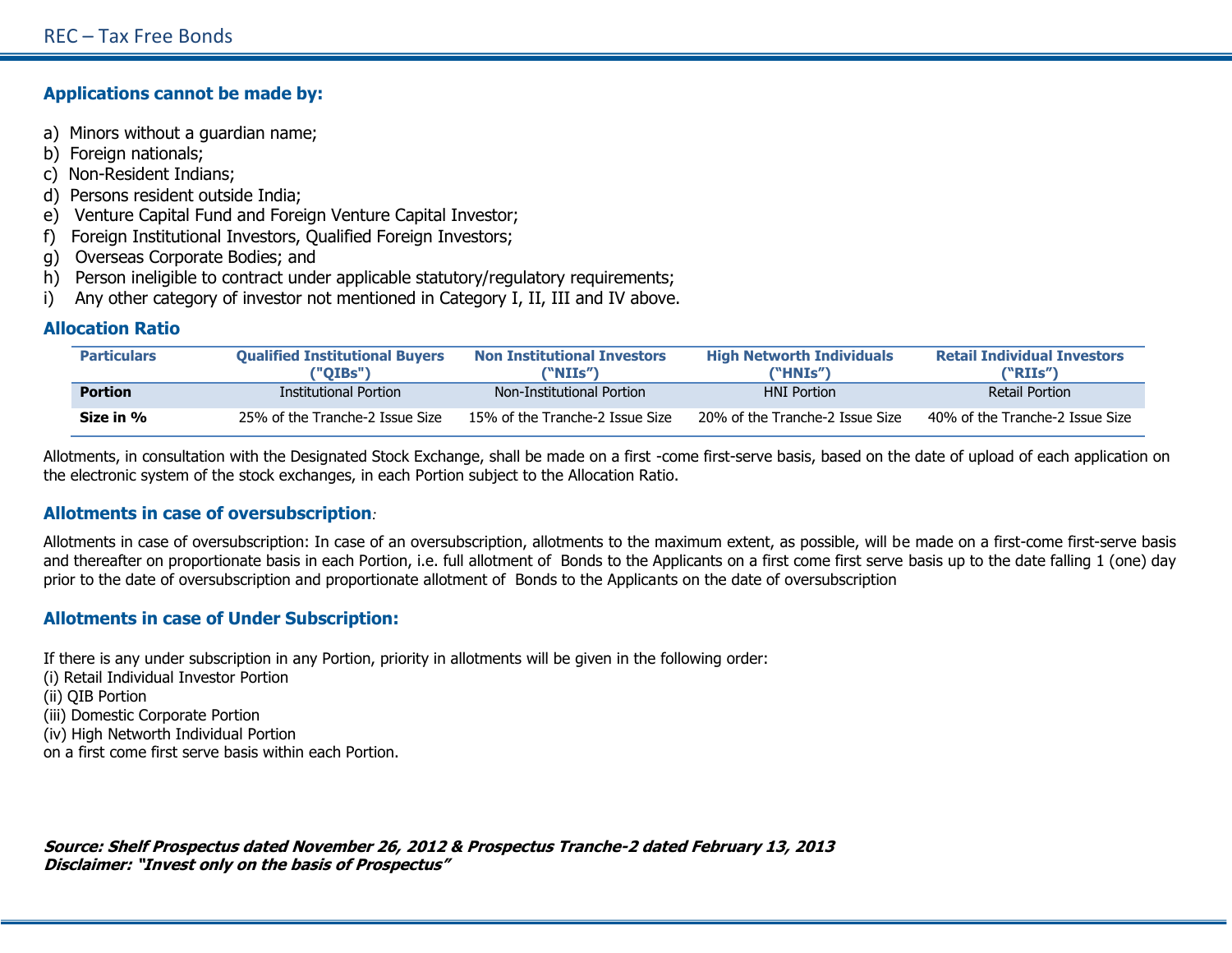### **Modes of Making Applications:**

Applicants may use any of the following facilities for making Applications:

**(a) ASBA Applications,** for bonds only in dematerialised form,through the Members of the Syndicate or the Trading Members of the Stock Exchanges only in the Specified Cities (Mumbai, Chennai, Kolkata, Delhi, Ahmedabad, Rajkot, Jaipur, Bengaluru, Hyderabad, Pune, Vadodara and Surat) ("**Syndicate ASBA**"). For further details please refer to "**Submission of Completed Application Forms Submission of ASBA Applications**" on page no. 114 of this Prospectus Tranche - 2;

**(b) ASBA Applications,** for bonds only in dematerialised form,through the Designated Branches of the SCSBs.For further details please refer to "**Submission of Completed Application Forms - Submission of ASBA Applications**" on page no. 114 of this Prospectus Tranche - 2;

**(c) Non-ASBA Applications** for bonds applied in physical and dematerialised form through Members of the Syndicate or the Trading Members of the Stock Exchanges at the centres mentioned in Application Form. For further details please refer to "**Submission of Completed Application Forms - Submission of Non-ASBA Applications**" on page no. 115 of this Prospectus Tranche - 2.

**(d)** Applicants are requested to note that in terms of the SEBI Circular no. CIR/IMD/DF – 1/20/ 2012 issued by SEBI on July 27, 2012 ("**Debt Application Circular**"), SEBI has mandated issuers to provide, through a recognized stock exchange which offers such a facility, an online interface enabling direct application by investors to a public issue of their debt securities with an online payment facility ("**Direct Online Application Mechanism**").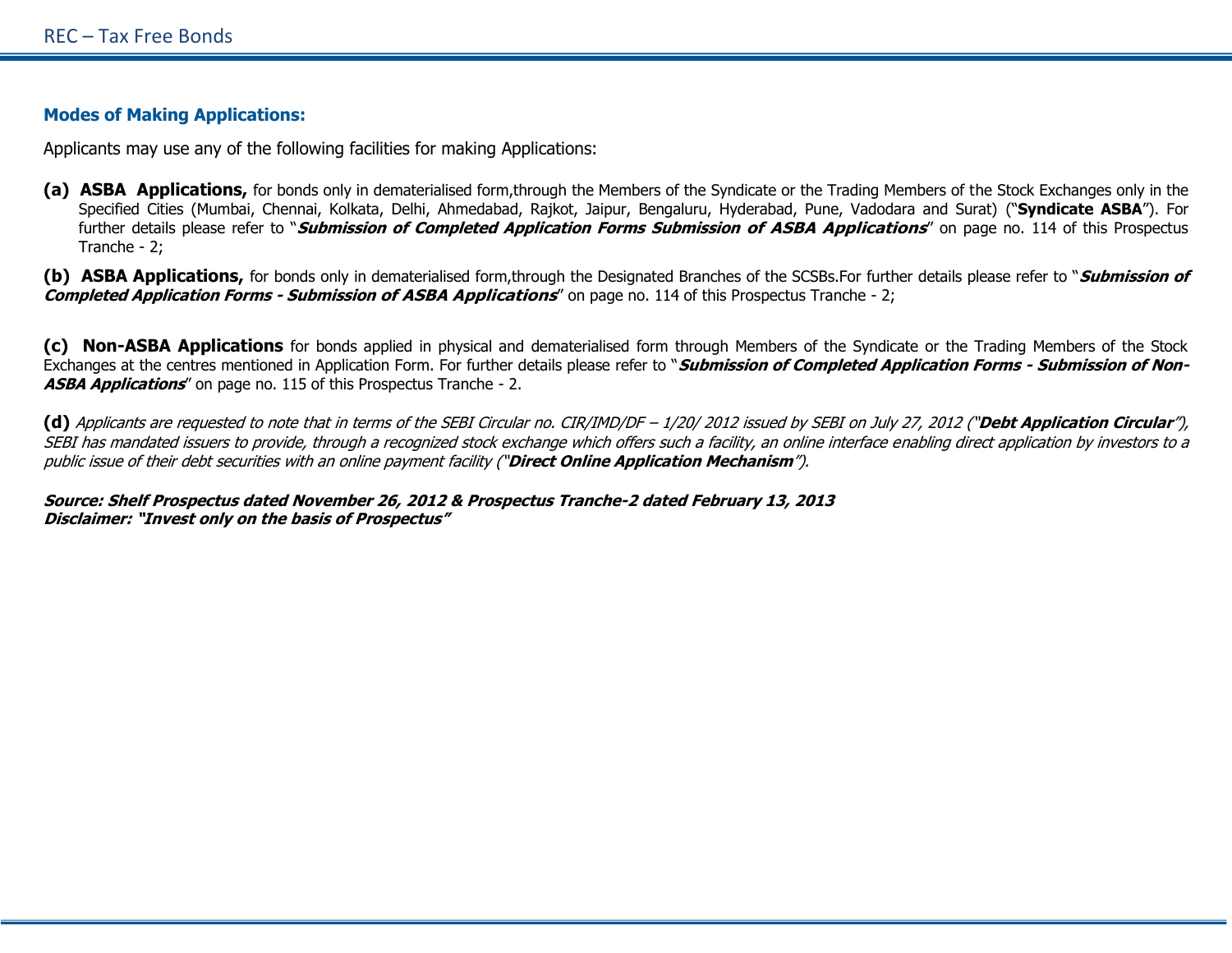## **FINANCIAL HIGHLIGHTS (Standalone)**

|                                                   |                          |           |           |           | (Rs. in crores) |
|---------------------------------------------------|--------------------------|-----------|-----------|-----------|-----------------|
| As on/For the year                                | 31-Mar-08                | 31-Mar-09 | 31-Mar-10 | 31-Mar-11 | 31-Mar-12       |
| <b>Shareholder's Funds</b>                        | 5,367.71                 | 6,190.08  | 11,080.34 | 12,788.62 | 14,744.92       |
| <b>Long-term Borrowings</b>                       | 31,873.50                | 31,860.91 | 45,834.75 | 61,173.02 | 76,553.68       |
| <b>Short-term Borrowings</b>                      | 1,128.00                 | 2,595.00  | 3,080.00  | 375.00    | 2,500.00        |
| <b>Long-term Loans &amp; Advances</b>             | 33,531.78                | 45,544.08 | 58,931.50 | 73,206.57 | 89,985.31       |
| <b>Cash &amp; Cash Equivalents</b>                | 1,253.04                 | 1,886.04  | 1,390.31  | 2,831.89  | 5,311.48        |
| <b>Short-term Loans &amp; Advances</b>            | 571.13                   | 0.11      | 1,728.33  | 1,200.00  | 2,967.50        |
|                                                   |                          |           |           |           |                 |
| <b>Revenue from Operations</b>                    | 3,378.22                 | 4,757.17  | 6,549.76  | 8,256.91  | 10,337.59       |
| <b>Total Expenses</b>                             | 2,225.73                 | 3,014.99  | 4,060.39  | 5,015.75  | 6,716.21        |
| <b>Profit before Prior Period Items &amp; Tax</b> | 1,311.93                 | 1,916.29  | 2,647.21  | 3,479.51  | 3,792.86        |
| <b>Profit before Tax</b>                          | 1,311.36                 | 1,916.68  | 2,647.11  | 3,476.28  | 3,792.86        |
| <b>Profit for the year</b>                        | 860.15                   | 1,272.08  | 2,001.42  | 2,569.93  | 2,817.03        |
|                                                   |                          |           |           |           |                 |
| Net NPA to Net Advances (%)                       | ۰                        |           | 0.003     | 0.002     | 0.420           |
| Tier I Capital Adequacy Ratio (%)                 |                          |           | 15.240    | 18.040    | 15.050          |
| Capital Adequacy Ratio (%)                        | $\overline{\phantom{a}}$ |           | 16.050    | 19.090    | 16.000          |
| <b>Net Interest Margin (%)</b>                    |                          |           | 4.320     | 4.480     | 4.320           |

**Source: Shelf Prospectus dated November 26, 2012 & Prospectus Tranche-2 dated February 13, 2013**

**Disclaimer: "Invest only on the basis of Prospectus"**